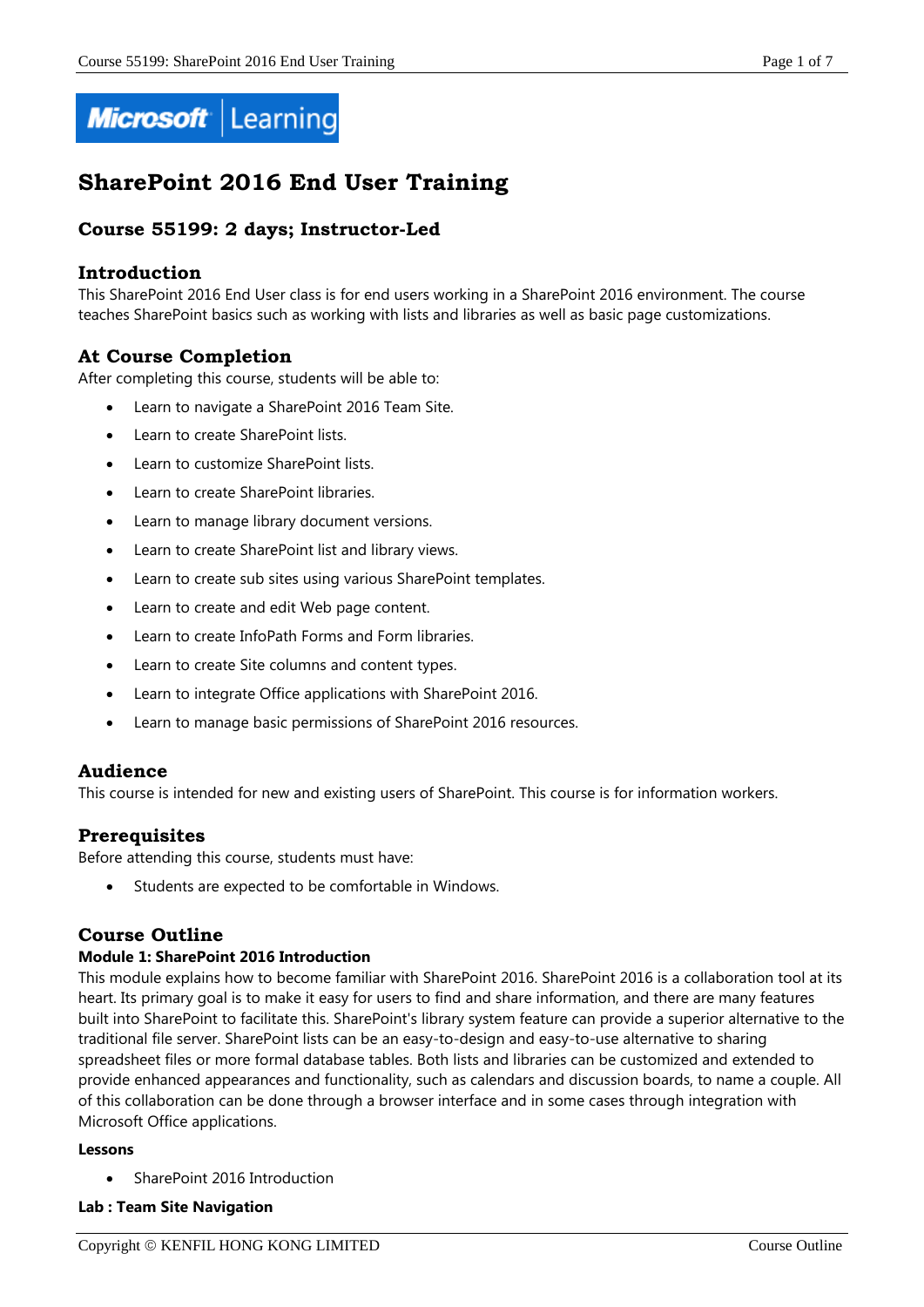Team Site Navigation

After completing this module, students will be able to:

- About the versions of SharePoint
- About ShraePoint site hierarchy
- About Team Site Layout
- About navigation within a Team Site

## **Module 2: SharePoint List Basics**

This module explains how to work with SharePoint list basics. Lists are a fundamental building block in SharePoint that provide a way for users to store and view data. SharePoint comes "out of the box" with many predefined list templates that are easy to use. Lists can be further customized by adding columns to store just about any type of information. Additionally, list columns can be validated as well as linked between other lists. Lists are a very flexible and powerful tool in SharePoint.

## **Lessons**

SharePoint List Basics

## **Lab : SharePoint List Basics**

- Working with Team Site Lists
- Create a SharePoint List with the Import Spreadsheet Template

After completing this module, students will be able to:

- Understand List Templates
- Work with default lists in a Team Site.
- Create a new list from a List Template.
- Create a custom list.
- Add columns to a list.
- Control and validate input into list fields.
- Link data from separate lists.

## **Module 3: Library Basics**

SharePoint Libraries share the same characteristics as SharePoint lists such as columns, views, and validation to name a few. What distinguishes SharePoint libraries is that each item in a library has a underlying document. So in addition to the data stored in library columns, the document stores its own data based on the type of document. Because of the extra data that can be stored in columns that can be used to filter and search by and features such as versioning, libraries are considered a great replacement for the more traditional file server system. Libraries are, like lists, a fundamental building block in a SharePoint site.

## **Lessons**

- Library Templates
- Creating Libraries
- Managing Documents and Versioning

## **Lab : Library Basics**

- Working with Team Site Libraries
- Creating Libraries
- Document Versioning

After completing this module, students will be able to: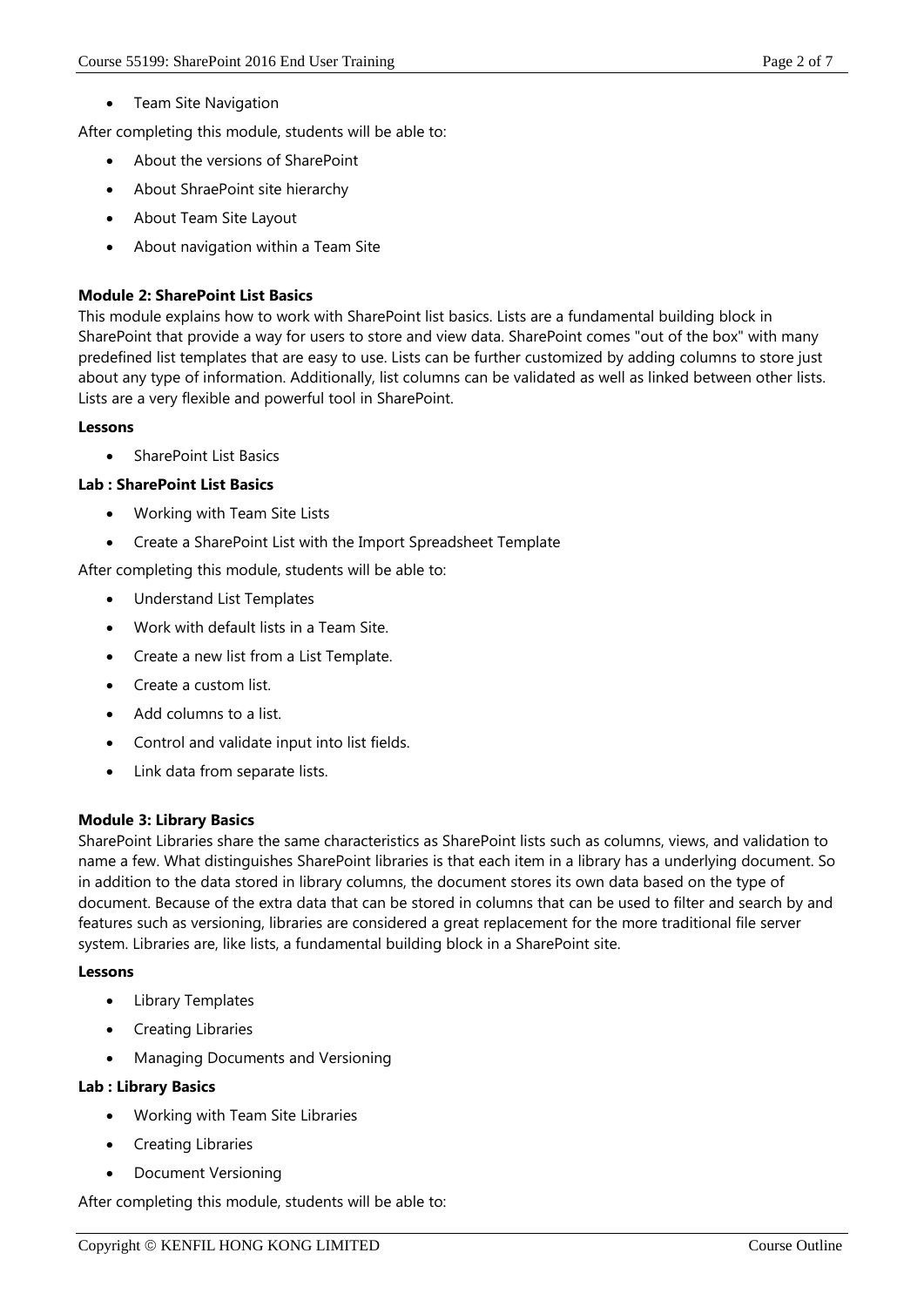- Create new libraries using library templates
- Work with different libraries in a default Team Site.
- Add columns to the library.
- Check out documents for editing.
- Delete and restore documents from document libraries.
- Enable versioning on a library.
- Revert a library document to an earlier version.

## **Module 4: Working with Lists and Library Views**

Views provide a flexible system to display SharePoint list and library data in an easy-to-read and easy-to-use manner. Every SharePoint list and library can have multiple views created and configured, and some list and library templates come with special views preconfigured. Views can be defined for personal use or shared use.

#### **Lessons**

- Default Views
- Custom Views

## **Lab : Working with Lists and Library Views**

- Working with Views
- **•** Creating Public and Personal Views

After completing this module, students will be able to:

- Use default views built into lists and libraries
- Create personal views.
- Create shared views.
- Configure views.
- Set the default view for a list or library.

## **Module 5: Working with Sites**

All SharePoint content is accessed through a site. A SharePoint site is the container for lists and libraries and provides a starting point for basic administration. The content, lists, libraries, and basic look and feel of a site is initially determined by the Site Template used to create the site.

## **Lessons**

- Site Templates
- Creating Sites
- Site Navigation

## **Lab : Working with Sites**

- Creating Team Sites
- Creating a Meeting Workspace
- Creating a Blog Site

After completing this module, students will be able to:

- Know what Site Templates are.
- Know about the different types of Site Templates that come "out of the box" with different versions of SharePoint.
- Create a new site using Site Templates.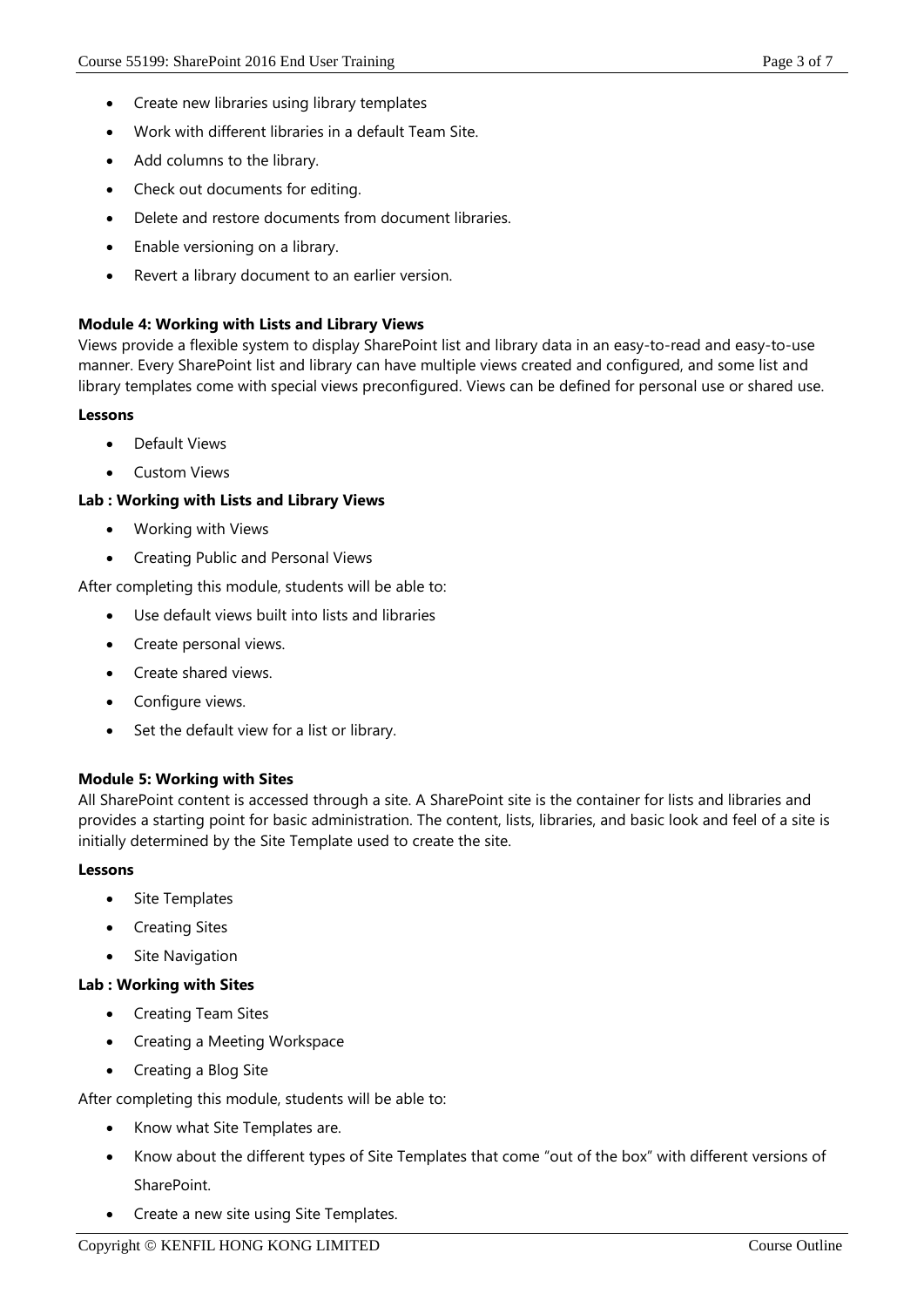- Create a Project site.
- Create a Team site.
- Create a Community site.
- Create a Blog site.
- Mange the sites listed in the Top Link bar.

# **Module 6: Page Content**

SharePoint offers a couple of ways to add content to the pages in a site. The latest technique and the one implemented by the Team Site template is through wiki style pages. Another method that has been part of SharePoint since the beginning is the use of Web Parts and Web Part pages. Both techniques are similar in the output that can be created, and both Web Part pages and wiki pages share the ability to add Web Parts to them. Web Part pages still have one advantage in that you can connect Web Parts so information can pass between them; that option is not available on a wiki page.

# **Lessons**

- Wiki Library Pages
- Web Part Pages
- Working with Web Parts

# **Lab : Page Content**

- Working with wiki Pages
- Working with Web Part Pages and Web Parts

After completing this module, students will be able to:

- Understand what wiki pages are.
- Understand what Web Part pages and Web Parts are.
- Add content to the Team Site Home page
- Change the layout of the Team Site Home page.
- Create a Web Part page.
- Create a wiki page library.
- Add Web Parts
- Manage Web Parts.

# **Module 7: Forms Library**

SharePoint Forms library is a special library designed to store Microsoft InfoPath form documents. Microsoft InfoPath comes with a designer tool for graphically creating forms with a wide assortment of fields and controls. The InfoPath Designer can then be used to publish the forms you design to SharePoint rendering them as Web page templates for Forms libraries.

# **Lessons**

- Creating a Forms Library
- Creating InfoPath Forms
- Publishing InfoPath Forms to SharePoint

# **Lab : Forms Library**

Creating and Publishing InfoPath Forms

After completing this module, students will be able to:

Understand what a Form Library is.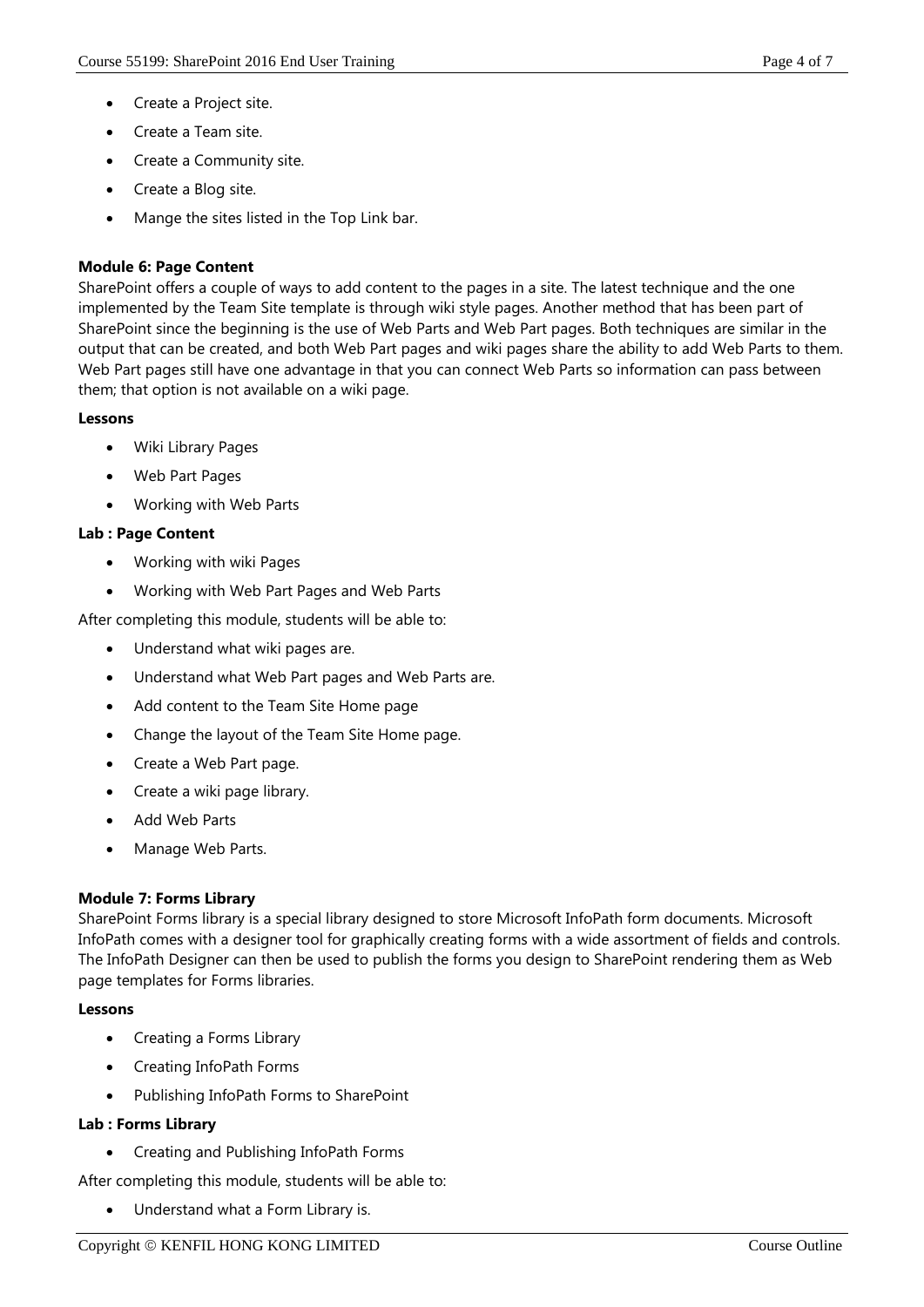- Create a Form Library.
- Use InfoPath Designer to design a basic form template.
- Publish an InfoPath Designer form template to a Form Library.
- Designate form template fields as library columns.
- Create instances of documents in a Form Library.

## **Module 8: Site Columns and Content Types**

One method of customizing SharePoint, in a way that can be reused throughout the site or site collection or even the whole farm, is to create Site Columns and Content Types. Site columns are the simplest element; they are essentially the same as list and library columns except that you create them at the site level and then they can be used throughout that site and any child site. Content Types are a combination of Site Columns as well as additional settings and information such as document templates and workflows. Content Types, once created, can then be linked to lists and libraries.

## **Lessons**

- Site Column Gallery
- Creating Site Columns
- Site Content Type Gallery
- Creating Content Types

## **Lab : Site Columns and Content Types**

- Creating and Working with Content Types
- Adding a Content Type to a Library

After completing this module, students will be able to:

- Create Site Columns.
- Create Content Types.
- Create a document template for a Content Type.
- Assign a Content Type to a list or library.
- Create new items based on a custom Content Type.

## **Module 9: Office Integration**

One of the nice features of SharePoint is its ability to integrate with Microsoft Office applications. Just about every Office application offers some level of integration with SharePoint whether it be simple, such as using an Excel spreadsheet to create a new list, or more full featured, such as Outlook integration. Some integration features enhance what is available online through a browser while others allow access to SharePoint content offline such as a mobile computer environment. This lesson will use a series of walk-throughs and exercises to show how each Office application can integrate with SharePoint.

## **Lessons**

- Excel Integration
- Outlook Integration
- Access Integration

## **Lab : Office Integration**

- Excel Integration
- Outlook Integration
- Access Integration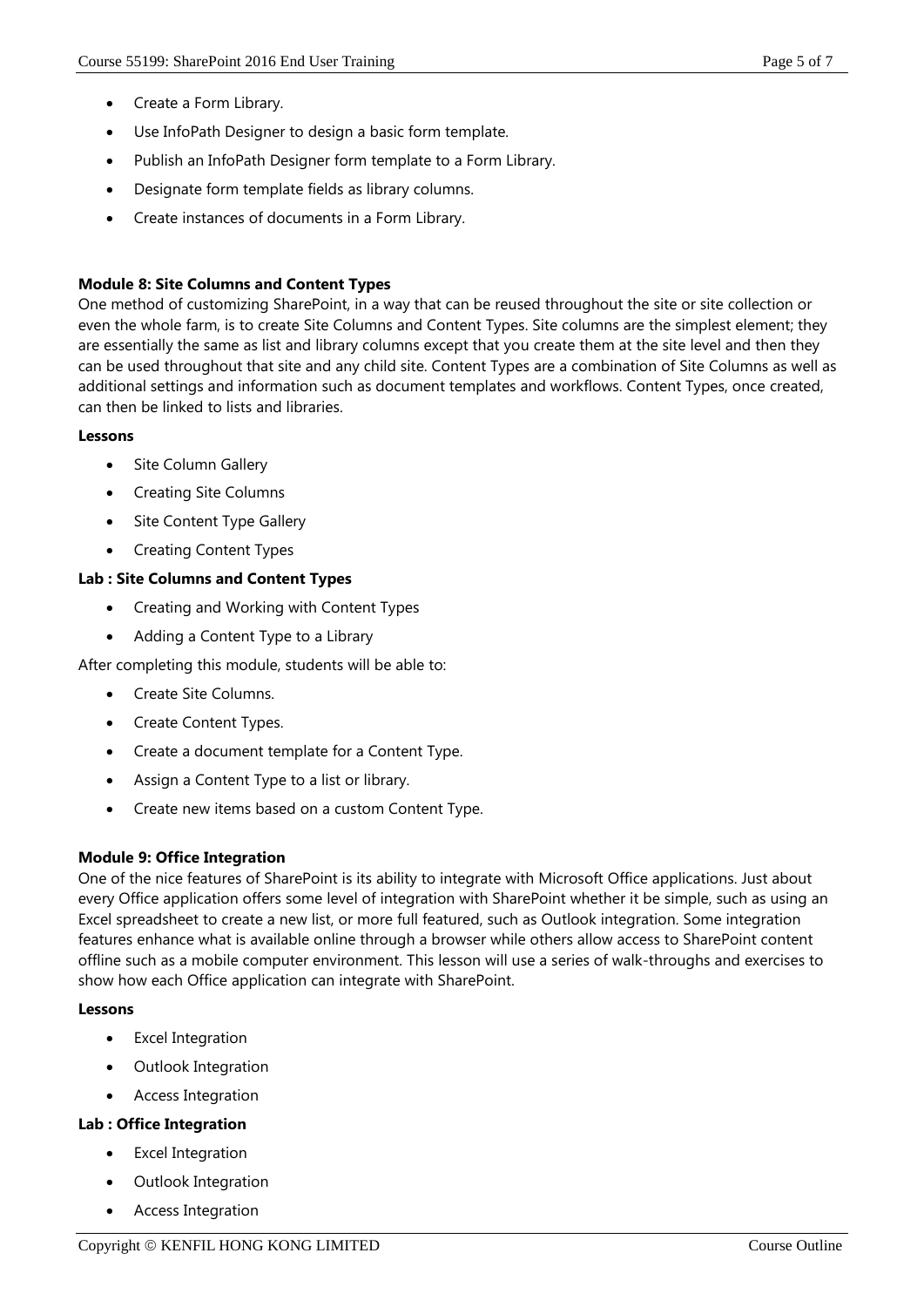After completing this module, students will be able to:

- Create a list from an Excel spreadsheet.
- Update a spreadsheet view of SharePoint list data.
- Create an alert.
- Subscribe and view an RSS feed from a SharePoint list.
- Make a copy of a library in Outlook.
- Use the Datasheet view.
- Open and edit a list in Access.

#### **Module 10: Managing SharePoint Site Permissions**

Permissions on a SharePoint site are assigned when a site is created. The default is that permissions assigned to the root of a site collection are inherited by child sites. At any time, permissions inheritance can be turned off at a site, list, library, or even at the item level in a list or library. The permissions themselves can be assigned to either SharePoint groups, individual users or groups created outside of SharePoint such as Windows groups.

#### **Lessons**

- SharePoint Groups
- Assigning Permissions
- Permission Levels
- Permissions Inheritance

#### **Lab : Managing SharePoint Site Permissions**

Working with SharePoint Permissions

After completing this module, students will be able to:

- Create SharePoint groups.
- Assign permission in SharePoint.
- View permission levels.
- Manage permission inheritance at the site level.
- Manage permission inheritance at the list or library level.
- Manage permission inheritance at the item level.

## **Module 11: Participating in User Communities**

SharePoint offers users a place for social collaboration in the form of personal sites. The experience and functionality is very similar to popular social media sites such as Facebook and LinkedIn. The main difference being that it is controlled by the SharePoint Farm and exposure is typically limited to internal networks.

#### **Lessons**

- Configure User Profiles and My Sites
- Newsfeeds
- People Newsfeeds
- Document Newsfeed
- Site Newsfeed
- Tag Newsfeed
- Managing Personal Sites

#### **Lab : Participating in User Communities**